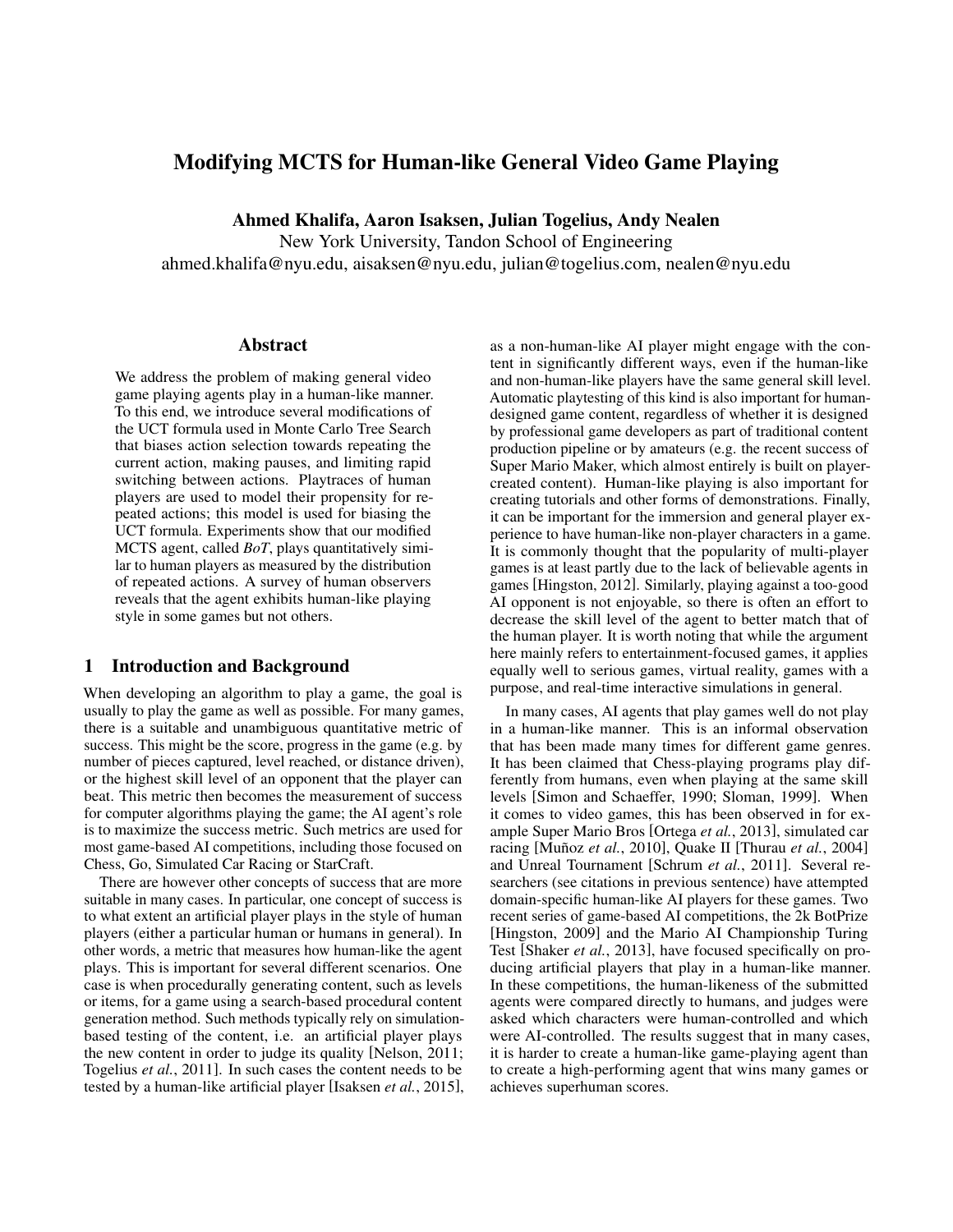Another thing that these competitions and related studies have suggested is a preliminary and incomplete list of ways in which the behavior of common game-playing algorithms differ from human gameplay. As these agents are typically not bound by human reaction times, a characteristic "jitteriness" can be observed, where player actions are changed more often than would be practical or possible for a human. A related phenomenon is the lack of pauses; most human players will occasionally stop and pause while evaluating the possibilities ahead. Finally, many algorithms are prone to a kind of cowardice in that high-risk strategies are not pursued (alternatively, one might say that many humans are prone to recklessness).

### 1.1 General Video Game Playing and MCTS

While there have been a number of attempts to produce humanlike agents for specific games, taking into account domainspecific knowledge about the affordances of the game's design, there have been very few investigations of human-like gameplaying *in general* [Hingston, 2012; Shaker *et al.*, 2013]. We are not aware of any other work that examines which features are "AI giveaways" across multiple games and how to create agents that can play any game of some given type in a humanlike manner. The challenge of playing any game, not just a particular game, is called General Game Playing (GGP) [Genesereth *et al.*, 2005] for combinatorial games and board games or General Video Game AI (GVG-AI) [Perez *et al.*, 2015] for real-time action/arcade games – both are built around AI competitions. For these competitions, agents play not only a single game, but must play games they have not yet seen – they are not known ahead of time by the agent or the developer of the agent. (This differentiates GGP and GVG-AI from e.g. the Arcade Learning Environment, where agents are trained for a finite and well-known set of games [Bellemare *et al.*, 2012].) In this paper, we will focus on human-like agents for the GVG-AI competition.

Most of the best-performing players for GVG-AI are based on Monte-Carlo Tree Search (MCTS) [Perez *et al.*, 2015]. This is a relatively recently invented algorithm for stochastic planning and game-playing [Browne *et al.*, 2012]. Compared to other tree-search algorithms used for game playing there are two main differences: (1) MCTS balances exploration and exploitation when selecting which nodes to expand, leading to a more focused search; and (2) MCTS usually utilizes random playouts instead of (or in addition to) state evaluation functions. MCTS was popularized after revolutionizing computer Go; Go-playing agents that utilize MCTS thoroughly outperform agents based on any other methods, as well as the best human players [Silver *et al.*, 2016]. In the case of General Video Game AI, the relative success of MCTS is largely due to the impossibility of deploying game-specific modifications to the agent; MCTS has proven very useful because of its generality.

Standard MCTS plays real-time video games (e.g. Mario) worse than board games (e.g. Go) for multiple reasons: decisions have to be made in real-time (at approximately once every 40ms), non-player characters can react stochastically, there are often no simple heuristics to evaluate the fitness of a particular action in the short term, a lack of immediate rewards, and there is a large amount of hidden information. In addition, the game tree will often need to be reconstructed

from the scratch each time step. Although standard MCTS has all these problems in playing real-time video games, it still performed decently in the 2014 GVG-AI Competition [Perez *et al.*, 2015].

## 1.2 This Paper

The challenge that this paper addresses is that of creating highperforming human-like players for the GVG framework. The agent needs to be able to perform well on the game as well as play in a human-like manner.

The structure of the paper is as follows. First we describe the GVG-AI testbed and the games we used for data collection. We then describe the quantitative measures we use to characterize human playing behavior and compare it to the game-playing AI agents. Next, we describe a number of modifications to the core MCTS algorithm in order to increase its human-likeness. This is followed by our simulation results, where we use the quantitative measures to compare the agents with humans. Next, we perform a user study where we ask human observers to identify human players among a set of agents and humans playing these games; we discuss the quantitative results of this study as well as the qualitative reasons given by observers for their judgments. We conclude by discussing how this work can be furthered and what it says about the possibility for creating general game AI that plays in a human-like manner.

## 2 Testbed and Data Collection

We used the GVG-AI competition framework for our experiment, as it includes a large number of video games with the same agent API and can be easily instrumented for data collection. Games are encoded in Video Game Description Language (VGDL) [Ebner *et al.*, 2013; Schaul, 2013], capable of representing a wide variety of 2D arcade games. The central assumptions are that the games feature graphical logic and 2D movement; currently, 60 games are included with the framework, including remakes of arcade classics such as *Seaquest*, *Frogger* and *Space Invaders*.

We first collected human play traces for analysis, to compare with a standard MCTS agent. For this purpose, we distributed a small program which allowed humans to play the selected games and saved their play traces to a server. Each row in the game analytics database stores a play trace that contains the sequence of actions at every frame (including a nil-action if nothing was performed on a frame), the final score, and whether the game was won before 1000 frames or lost by player death or time expiring on the 1000th frame. We collected 209 play traces from 11 different human players, all members of our lab. We also recorded 50 play traces from the standard MCTS agent included with GVG-AI. All players and the MCTS agent played the first level of three different games:

- Aliens: VGDL implementation of Space Invaders. The avatar can move left, move right, and fire bullets. The goal is to kill all the aliens spawned at the top of the level. Aliens try to kill the player by moving across the screen and downwards while intermittently dropping bombs.
- PacMan: VGDL implementation of Pac-Man. The avatar moves in all four directions around a maze, eating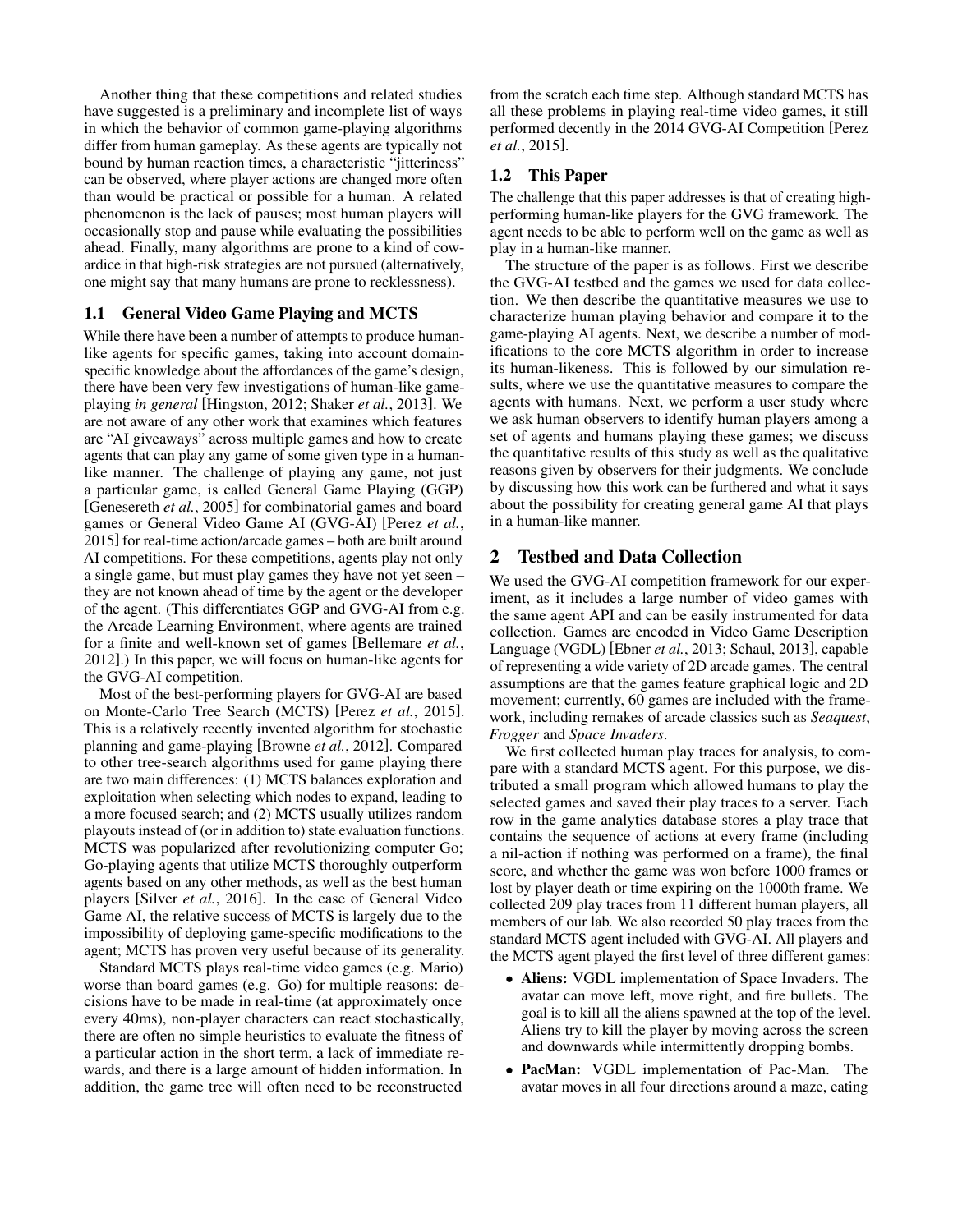

Figure 1: Action length histogram  $P_a$  for human players.

dots, fruits, and power pellets. The goal is to eat all dots while avoiding being caught by chasing ghosts.

• Zelda: VGDL implementation of the dungeon system in the early The Legend of Zelda games. The avatar can move in all four directions and attack in the direction they are facing with a sword. The goal is to grab a key and then reach the exit without dying. Monsters move randomly, killing the player if they overlap locations. The player can either avoid monsters or kill them for extra points by using the sword.

## 3 Quantitative Measures of Player Behavior

We analyzed the collected data and compared the differences between Human and standard MCTS play traces. This comparison showed significant difference in several different aspects. We noticed that the standard MCTS rarely repeated the same action (e.g. Left, Right, Up, Down, and Attack) two frames in a row, while human players tended to repeat actions several frames in a row. MCTS also rarely repeated the nil-action, while human players would perform a nil-action for multiple frames in a row. As a result, the standard MCTS has a high tendency to switch from one action to another much more often than human players do. The following subsections explains these aspects in detail.

### 3.1 Action Length

Action Length is number of repetition of each action, excluding nil actions. In real-time games, humans have a tendency to press a button for more than one frame due to noninstantaneous reaction time [Schmidt and Lee, 1988]. Agents, on the other hand, can react far more rapidly, and therefore tend to make many single frame actions of length 1.

To calculate Action Length, we examine the time series of actions taken by the player from each play trace. We count the total number of frames an action was held  $(x)$  is recorded when an action is used for  $x$  frames) and add it to a histogram. After dividing by the histogram sum, the final action length probability histogram is  $P_a$ , shown in Figure 1.

#### 3.2 Nil-Action Length

Nil-Action Length is the number of frames that an empty nilaction is repeated. In real time games, humans have a tendency to occasionally wait (i.e. do no actions) to think or change



Figure 2: Nil-action length histogram  $P_n$  for human players.

direction. However, AI agents typically have a fast response time, so there is no need to pause and think.

To calculate Nil-Action Length, we again examine the time series of actions taken by the player from each play trace, but now we only count how long a nil-action is repeated. The final nil-action probability histogram is  $P_n$ , shown in Figure 2.

#### 3.3 Action to New Action Change Frequency

The Action to New Action Change Frequency metric measures the number of times that a player switches from one action to another (e.g. from Up to Left in consecutive frames), divided by the total number of frames in the play trace. AI agents in real time games, free to select the optimal move on every frame, often change actions quite frequently which increases the jittery effect we are trying to avoid. High values indicate high-jitter and generally only occurred in AI agents. We do not use this in our model to select actions, but we use this metric to compare agents to humans in Section 6.

## 4 Proposed MCTS Modifications

Monte Carlo Tree Search (MCTS) is a stochastic tree search algorithm which is widely used for general game playing as well as playing specific games such as Go; in applicable cases, it asymptotically approaches the same result as a Minimax algorithm [Browne *et al.*, 2012]. Instead of exploring the tree in a depth-first or breadth-first manner, MCTS stochastically explores new areas of the search tree that have not been visited previously, while also exploiting promising areas that have already been discovered but not fully explored. In order to understand the modifications, we first describe the four main steps of the standard MCTS algorithm:

1. Selection: the algorithm selects a node in the tree to expand. In this step MCTS tries to balance between exploitation and exploration using the Upper Confidence Bound (UCB) equation.

$$
UCB_j = \bar{X}_j + C \sqrt{\frac{\ln N}{n_j}} \tag{1}
$$

where  $\bar{X}_j$  is the average node value for all the runs that pass through this node and is responsible for exploitation (high averages will be exploited more often),  $C$  is a constant to encourage exploration,  $N$  is the total number of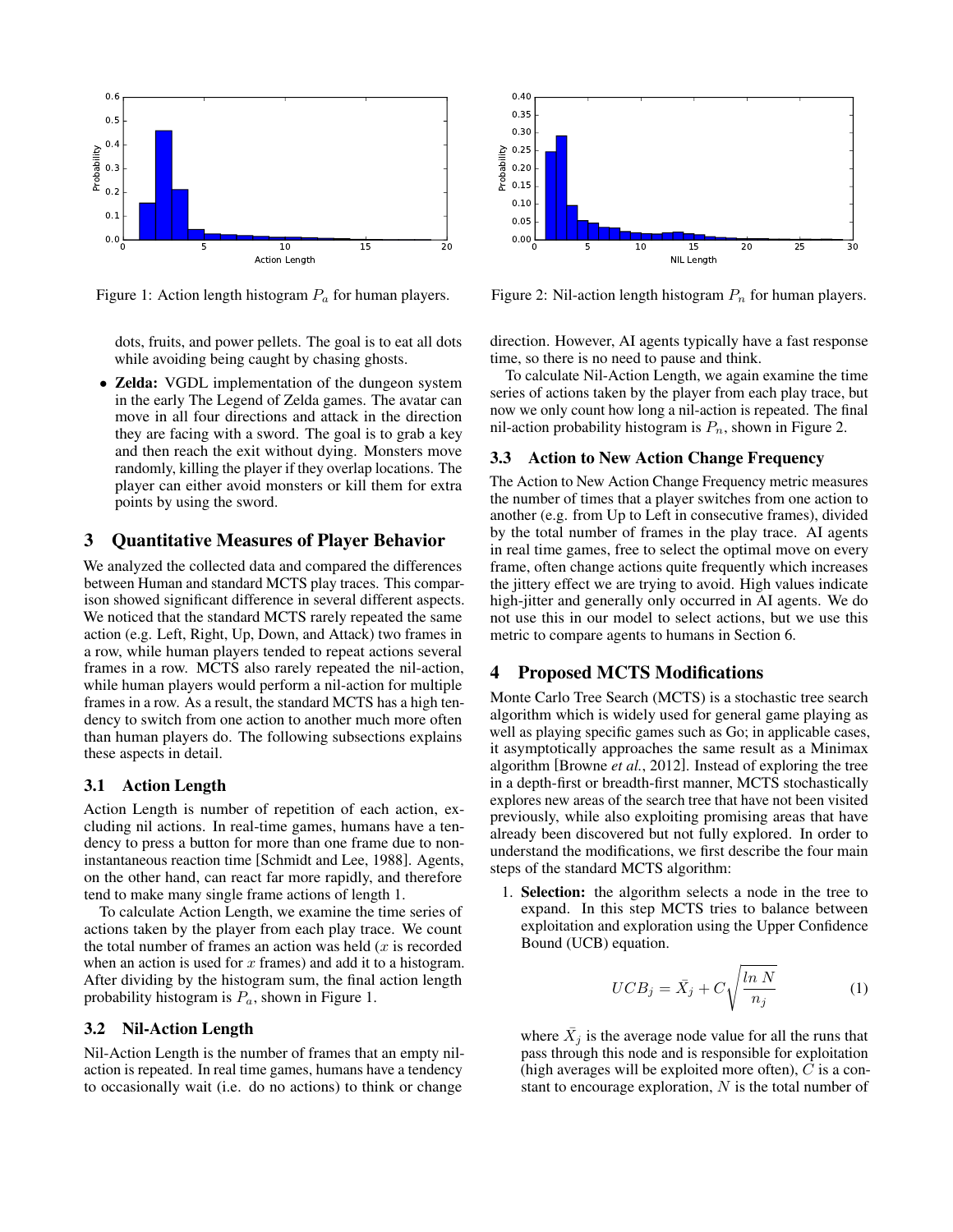visits to all children of node j, and  $n_i$  is the number of visits for this node.

- 2. Expansion: MCTS picks a random unvisited child of node j to expand.
- 3. Simulation: MCTS plays the game using random moves until it reaches a termination state (win/loss) or decides to approximate the simulation using a heuristic.
- 4. Backpropagation: MCTS updates all ancestor nodes of the child using results from the simulation step – including the average scores  $\bar{X}_j$ , total visits N, and child visits  $n_j$  for each node up the tree.

The GVG-AI framework comes with a standard MCTS implementation as one of the AI agents, with some changes to support video games instead of the typical combinatorial games that MCTS is more commonly used for. Instead of playing until it reaches a final state, it only simulates it for a fixed number of actions and then uses a heuristic function to evaluate the reached state. The function gives a large positive value for a winning terminal state, a large negative value for a losing terminal state, or the total score which the agent achieves during the game if a terminal state is not reached.

Next, we describe the changes we made to the GVG-AI MCTS algorithm to make it act in a more human-like manner. We incorporate these modifications into an agent we call *BoT*.

#### 4.1 Human-Modeling

We first added a term  $H_i$  to the standard UCB equation to model more human-like behavior, with a tuning constant  $\alpha$ to balance between exploration, exploitation, and human-like modeling.

$$
UCB_j^+ = UCB_j + \alpha H_j \tag{2}
$$

 $H_i$  itself is a function that depends on the state of the game and the previous move that has been selected. The function helps the MCTS selection process model human-like actions. For example if the previous move is action of length 1 and the current state is the same action, this means the value should be high to encourage picking the same action (as explained in Section 3.1). As the action is held longer,  $H_i$  will decrease.

The parameters for  $H_i$  are calculated from the histograms recorded from human play traces in Section 3; we tune the MCTS algorithm to follow similar human distributions for action length and nil-action length. We first select the appropriate histogram based on the previous action in the tree: if a normal action we use  $P = P_a$  and if a nil-action we use  $P = P_n$ . We then count l, how long the current action has been held, and calculate the cumulative probability  $T(l) = \sum_l P(l)$ . The probability of changing to a different action after holding for l frames is then  $T(l)$  while the probability of continuing to hold the action is  $1 - T(l)$ . Thus,  $H<sub>i</sub>$  is calculated from a probabilistic data-driven model and depends on recent ancestors in the MCTS game tree.

At this stage, we only used modification as described in this section. The resulting AI agents exhibited actions conforming to the sampled human distribution but they did not appear to be fully human. Useless moves like walking into walls, a lack of long term planning and cowardice are some reasons for the agents to appear unbelievable. We therefore added the following techniques to increase agents believability.

### 4.2 Trivial Branch Pruning

Trivial Branch Pruning eliminates any ineffective movements, such as walking into walls, immediately reversing direction, and attacking indestructible objects, which are occasionally selected by MCTS. An ineffective action is when the player's orientation and position does not change after executing a move action. A branch with an ineffective action will not be further explored. The rules for action pruning were specified a priori as we want our method to be applicable to games without a learning or training phase; they could conceivably also be learned from data.

#### 4.3 Map Exploration Bonus

The Map Exploration Bonus encourages MCTS to explore new locations in the game map by giving a bonus for visiting map tiles that have been less frequently visited. This was introduced to help the agents improve their long term planning. We modified Equation 2 to add a bonus exploration term.

$$
UCB_j^{++} = UCB_j^+ + E \cdot \left(1 - \frac{visited(x_j, y_j)}{\max_i(visited(x_i, y_i))}\right) \quad (3)
$$

where  $E$  is a constant for the contribution of the bonus exploration term and  $visited(x_j, y_j)$  is the how many times the current map tile has been visited by the player.

#### 4.4 MixMax

MixMax is inspired from Jacobsen et al. [2014], where several techniques were applied to enhance the performance of MCTS playing Infinite Mario Bros. MixMax was originally suggested as a method for overcoming cowardly behavior in Mario – the avatar would unproductively avoid gaps and enemies. The same problems appear in many GVG games, where the agent often flees from enemies instead of killing them.

Instead of using the average value  $\bar{X}_j$  from the UCB equation, a mixed value is used between the average  $\bar{X}_j$  and the maximum child value. Equation 4 shows the new exploitation part of Equation 1, replacing  $\bar{X}_j$  with  $\bar{X}_j^*$ .

$$
\bar{X}_j^* \leftarrow Q \cdot max + (1 - Q) \cdot \bar{X}_j \tag{4}
$$

where  $Q$  is the mixing parameter between both terms,  $max$ is the maximum value achieved at that child and  $\bar{X}_j$  is same average value as originally described for UCB.

A value of  $Q = 0.25$  has an approximately best effect, chosen by visual inspection of the output behavior to make it appear most human. High values of Q cause the agent to be overly courageous and often dies from enemy attacks, while low values of Q cause the agent to be too cowardly.

#### 5 Simulation Results

This section compares the quantitative measurements explained in Section 3 for four types of players: (a) standard MCTS, (b) AdrienCtx, the winner of the GVG-AI competition in 2014 [Perez *et al.*, 2015], (c) our BoT algorithm, and (d) actual human play. We compared them on the same three games: Aliens, PacMan, and Zelda.

Figure 3 compares different agents to human players by Action Length. As can be seen, both AdrienCtx and standard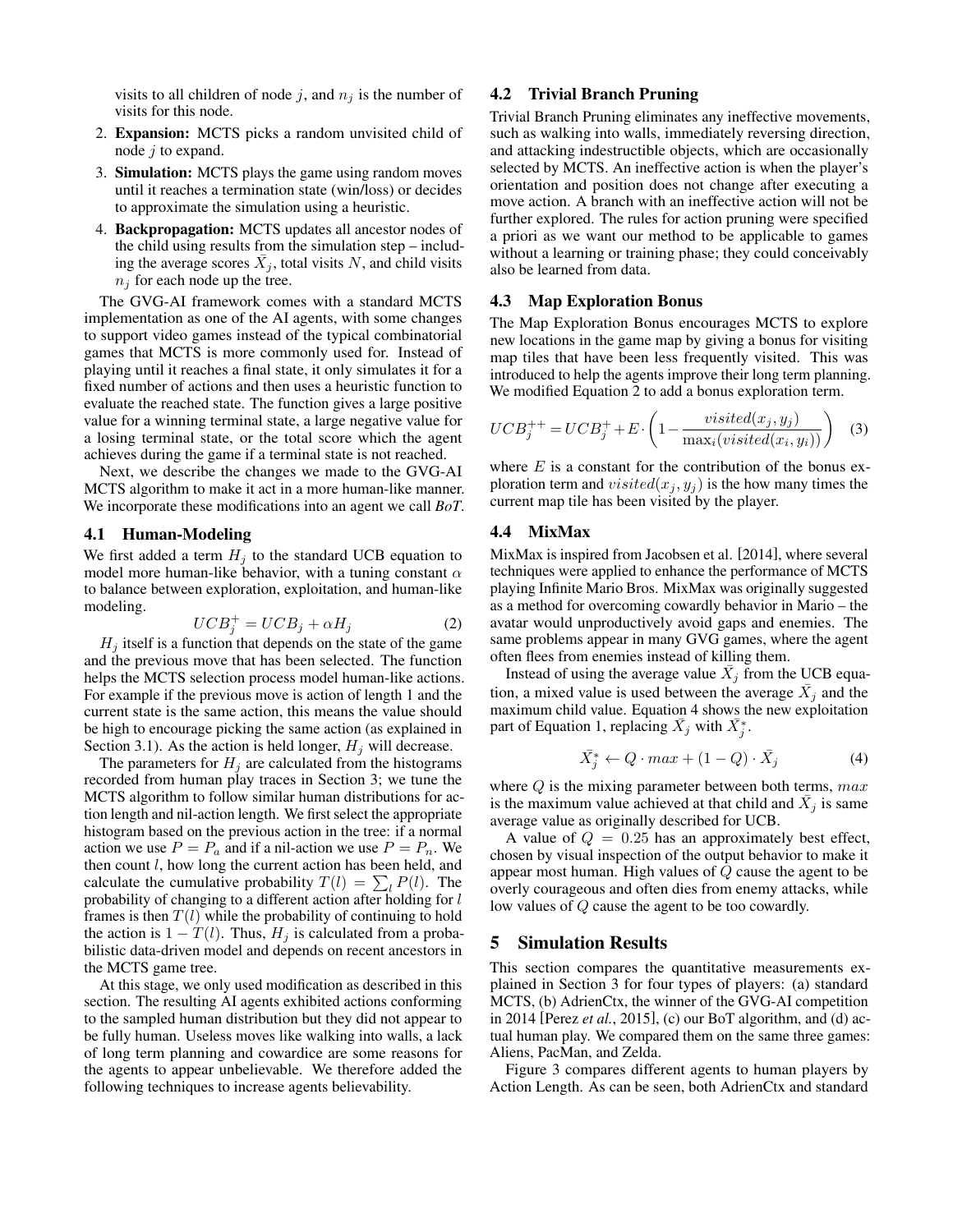MCTS favors short moves of length 1 while humans favor repeating the same action. Our BoT algorithm (in blue) increased the tendency of selecting the same action which leads to having a closer distribution to human players (in red).



Figure 3: Action Length distribution for human players, standard MCTS, AdrienCtx, and our BoT agent.

Figure 4 compares different agents to human players by Nil-Action Length. Standard MCTS (green) has mostly short nil-actions – almost all of them of length 1. On the other hand AdrienCtx (purple) has the longest nil-action of length 11. This agent stands still for 11 frames at the beginning of each game in order to analyze the world and never performs a nilaction again, which explains this particular time distribution. BoT (blue) has a higher tendency to select the nil-action which leads it to having a similar distribution to human players (red).



Figure 4: Nil-Action Length distribution for human players, standard MCTS, AdrienCtx, and our BoT agent.

Figure 5 shows how different agents compare with human players, using Action to New Action Change Frequency histograms. Human players, indicated in light blue, rarely switch from an action to a new action. However, standard MCTS and AdrienCtx both switch quite often from one action to another, as indicated in the histograms. Our agent, BoT, has a distribution much closer to humans. This reduces the amount of jitter, which we believe makes a more human-like agent.

Our aim is not just mimicking human distributions, but to combine human-like action distributions with the generality

|             | Pacman        | Zelda         | Aliens        |
|-------------|---------------|---------------|---------------|
| Human       | $0.00\%$ 4.26 | 12.4\% 0.57   | 22.5% 13.09   |
| <b>MCTS</b> | $0.66\%$ 4.63 | $0.66\%$ 0.64 | 32.0% 21.77   |
| <b>BoT</b>  | $0.00\%$ 5.33 | 7.33\% 0.40   | $0.0\%$ 25.19 |
| AdrienCtx   | 24.6% 15.57   | 33.3% 2.08    | 32.0% 0.56    |

Table 1: Win percentage and average score for humans, standard MCTS, AdrienCtx, and our BoT agent.

and positive behaviors of MCTS. An algorithm that simply sampled actions from the human distribution would fit perfectly but would be an atrociously bad game player. In order to make sure that the modified MCTS is still generic, we also use score and win rate as a performance metrics.

Table 1 compares the performance for three algorithms to human players. The first number is the win rate while the other is the average score across all plays of that game/agent pairing. These metrics show that our BoT algorithm is scoring as well as standard MCTS. It is clear from the values that our BoT performs at least as well in both PacMan and Zelda, but worse in Aliens. The likely reason for the bad performance in Aliens is that spatial exploration is unfortunately always preferred over shooting due to the Map Exploration Bonus.

## 6 User Study

To verify that our algorithms perform in a more human-like manner than the standard MCTS, we performed a Turing-testlike user study. We evaluated our algorithms on three games: Zelda, Pacman, and Boulderdash. Boulderdash is a recreation of the classic game *Boulder Dash* by First Star Software. The player has to dig through dirt, collect gems and reach the exit, while avoiding falling rocks and moving monsters. This game was selected because the differences in playing style could be seen more clearly in this game than in Aliens.

For each game, we compared four different players: (a) Standard MCTS, (b) AdrienCtx, the winner of the GVG-AI competition in 2014 [Perez *et al.*, 2015], (c) our BoT algorithm, and (d) actual human play. For each of these conditions, we generated 3 videos using the GVG-AI system, for a total of 3 games  $*$  4 algorithms  $*$  3 videos = 36 videos.

The user study was performed within a web browser. Each participant was shown two videos chosen from the same game, side by side and labeled A and B. The participant was asked "Which of these videos appear to show a human player?" and given 4 possible answers: A, B, Both, Neither. They were also given a free form field labeled "How did you decide? (optional)" so we could better understand how they made their choices. The participants were asked to rate at least 10 games and results were not included if participants only evaluated one game. We had 34 participants in our study, with a median number of games evaluated per participant of 10 and a mean of 9.18, for a total of 312 evaluations. Since each evaluation contained two games, our study has  $n = 624$  samples.

Table 3 shows the results of our user study. For each cell, we show the fraction of times the video was indicated as coming from a human (either indicated as A, B, or Both) divided by the number of times it was shown to the participants. In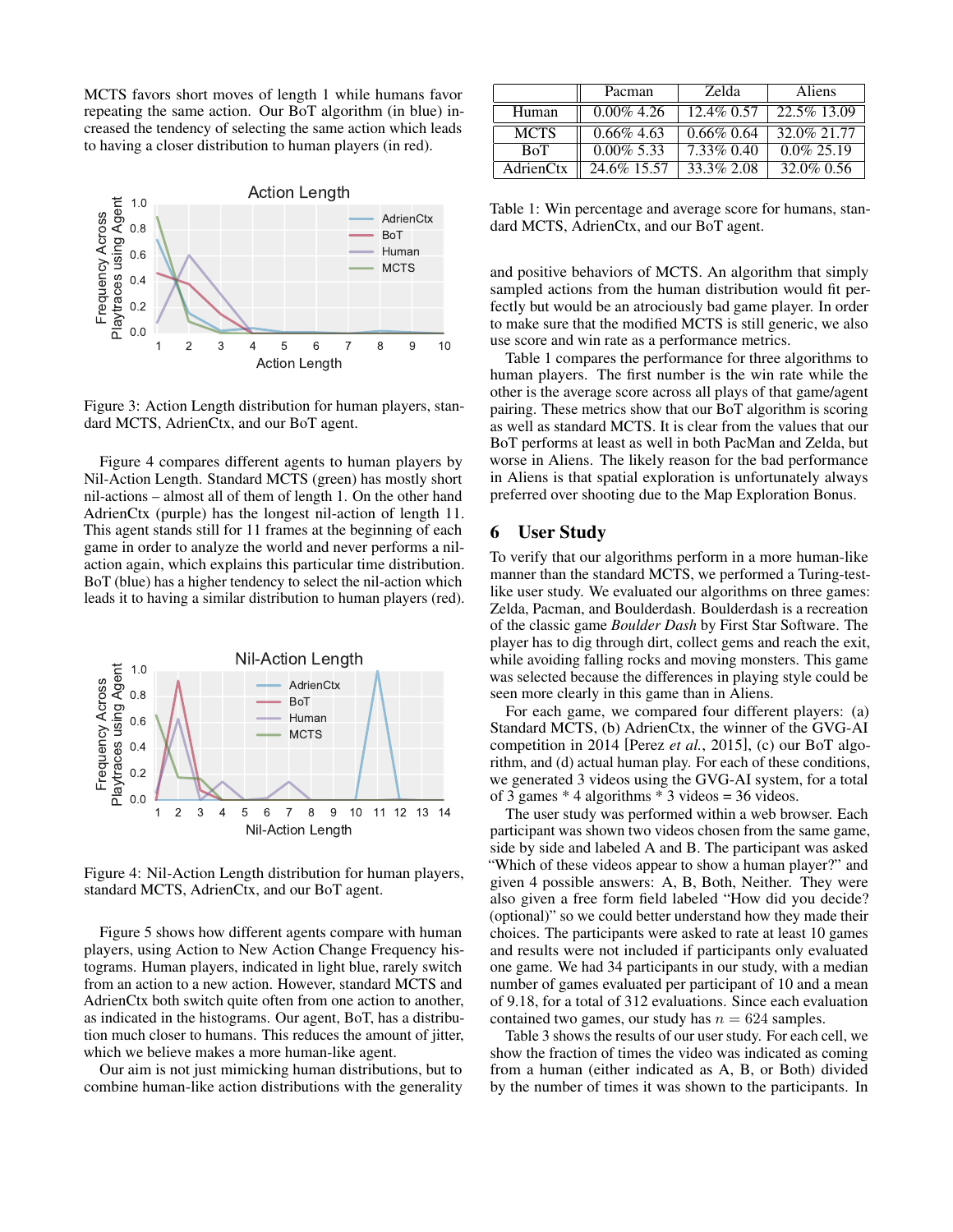

Figure 5: Action to New Action Change Frequency for Pacman. Humans have a very low frequency for this metric (light blue). (a) Standard MCTS and (b) AdrienCtx have much higher values, leading to jittery AIs. (c) BoT has a distribution much closer to human players.

the first row, we see that at best humans correctly identify human play with 88.7% accuracy for Zelda, and at worst with 70.2% accuracy for Pacman. In the second row, we see that Standard MCTS performs quite poorly, at best attributed as a human 33.3% of the time for Pacman and at worst 8.3% of the time for Boulderdash. For the two remaining algorithms, BoT performs the best at Pacman, coming close to matching the same attribution rate for human players, while AdrienCtx performs the best for Zelda and Boulderdash.

To test for significance, we use a binomial test for each game and agent, with the null hypothesis that the percentage of human-like attributions matches the percentage for Standard MCTS. Except for Pacman/AdrienCtx, we have a  $p$ -value  $\lt$  .01, rejecting the null hypothesis for all other agents and games at the  $\alpha = .01$  significance level. This shows a significant result for  $n = 624$  that the algorithm has an effect on how participants attribute human-like behavior to an AI.

We also analyzed the observers' optional free-text responses (163 were given) on the videos to see what are the common problems that make humans believe the game performance they are observing is not from a human. Answers were coded for the occurrence of keywords or expressions with essentially the same meaning. Table 2 shows the frequency of top qualitative keywords that identify that the player is an AI agent.

| Keyword                 | Number of occurrences |  |
|-------------------------|-----------------------|--|
| <b>Jitteriness</b>      | 40/163                |  |
| <b>Useless Moves</b>    | 39/163                |  |
| No long term planning   | 25/163                |  |
| Too fast reaction time. | 21/163                |  |
| Overconfidence          | 10/163                |  |

Table 2: Most common qualitative reasons for claiming an observed player is not human, taken during the user study.

By combining our own observations with an analysis of the reasons given by the respondents, the overall findings can be explained as follows. Standard MCTS exhibits most of the problems that were noted in the beginning of this paper: jitteriness, performing ineffective actions such as running into and hitting walls, and often has no apparent long-term goal. AdrienCtx avoids most of these problems, but is given away

by having obvious superhuman reflexes, including the ability to counteract multiple enemies much faster and more reliably than a human. In fact, some observers thought the AdrienCtx agent was cheating. BoT has the advantage that it has more human-like reaction times because of its tendency to repeat moves and wait. It also gives the appearance of following up on a course of action because of its "momentum" (tendency to continue moving in the same direction), which helps in particular in Pacman.

|             | Pacman         | Zelda         | Boulderdash  |
|-------------|----------------|---------------|--------------|
| Human       | 70.2% 40/57    | 88.7% 47/53   | 80.7% 46/57  |
| <b>MCTS</b> | 33.3% 13/39    | $10.0\%$ 5/50 | $8.3\% 5/60$ |
| <b>BoT</b>  | $60.0\%$ 33/55 | 26.5% 13/49   | 25.0% 14/56  |
| AdrienCtx   | 38.2% 21/55    | 50.0% 26/52   | 39.0% 16/41  |

Table 3: Percentage and fraction of evaluations indicating the presented video came from a human.

## 7 Conclusions

MCTS is currently the most successful algorithm—or perhaps algorithmic framework—for playing unseen games in the GGP and GVG-AI competitions and associated software frameworks. However, in its standard form, the algorithm does not play in a human-like manner. In this paper, we have quantitatively and qualitatively characterized the differences in playing style between humans and MCTS-based agents in three representative games within the GVG-AI framework. We have also suggested a number of modifications to the core of standard MCTS algorithm in order to make its behavior appear more human-like; the core modifications are a new term in the UCT equation that biases action selection towards observed human histograms. The effectiveness of the modifications, collectively known as "BoT", was ascertained through computational testing as well as a Turing-test-like user study. We believe the BoT agent we have presented in this paper could be useful for automated testing and demonstration of games in the GVG-AI framework, generation of new games, and for pointing a way forward for developing methods for human-like game-playing across games and game genres.